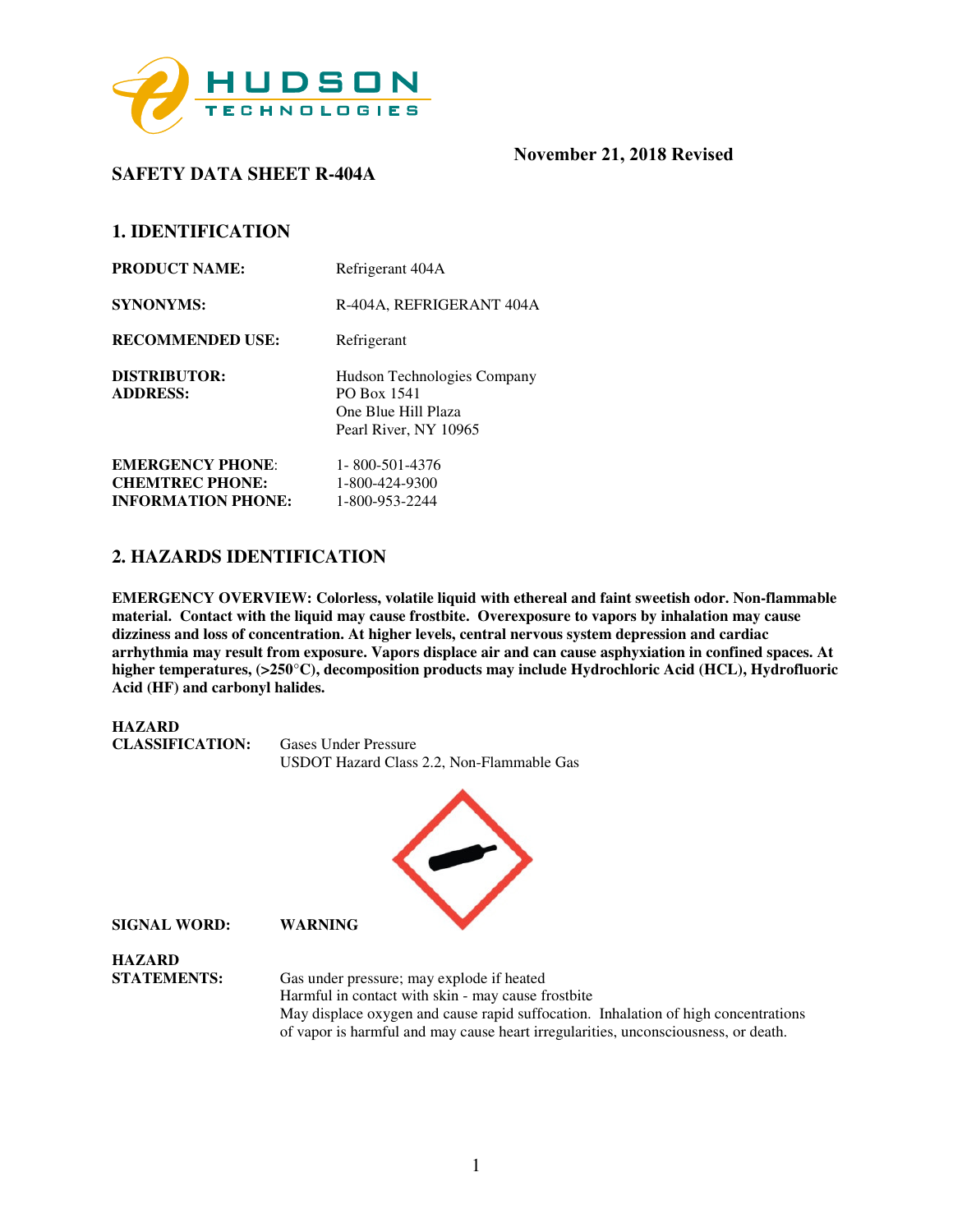

# **SAFETY DATA SHEET R-404A**

#### **PRECAUTIONARY STATEMENTS**

**PREVENTION:** Do not breathe vapors. Use only with adequate ventilation - never in a closed space. Wear protective gloves. Wear eye protection.

| <b>RESPONSE:</b><br>If inhaled: Remove person to fresh air and keep comfortable for breathing. |  |
|------------------------------------------------------------------------------------------------|--|
| Immediately call a physician. If not breathing, give artificial respiration, preferably        |  |
| mouth to mouth.                                                                                |  |
| If breathing is difficult, give oxygen. Avoid stimulants. Do not give adrenalin                |  |
| If on skin: Wash with plenty of water (not hot water) or use other means to warm               |  |
| skin slowly.                                                                                   |  |
| If in eyes: Rinse cautiously with water for several minutes. Remove contact lenses,            |  |
| if present and easy to do. Continue rinsing. Call a physician.                                 |  |
| Protect from sunlight. Store in well-ventilated place.                                         |  |
| Do not heat above $120^{\circ}F(50^{\circ}C)$ . Do not store in damp areas.                    |  |
| Comply with Federal, State and local regulations. Reclaim by distillation or remove            |  |
| to a permitted waste disposal facility                                                         |  |
|                                                                                                |  |

**CARCINOGENICITY:** Ingredients found on one of the OSHA designated carcinogen lists are listed below.

| <b>INGREDIENT NAME</b>                | <b>NTP STATUS</b> | <b>IARC STATUS</b> | <b>OSHA LIST</b> |
|---------------------------------------|-------------------|--------------------|------------------|
| No ingredients listed in this section |                   |                    |                  |

## **3. COMPOSITION / INFORMATION ON INGREDIENTS**

**PRODUCT NAME:** Refrigerant 404A

**SYNONYMS:** R-404A, REFRIGERANT 404A

## **INGREDIENT NAME CAS NUMBER WEIGHT %**

| Ingredient Name                         | CAS Number | <u>%</u> |
|-----------------------------------------|------------|----------|
| $1,1,1$ -Trifluoroethane (HFC-143a)     | 420-46-2   | 52.      |
| Pentafluoroethane (HFC-125)             | 354-33-6   | 44       |
| $1,1,1,2$ -Tetrafluoroethane (HFC-134a) | 811-97-2   |          |

Trace impurities and additional material names not listed above may also appear in Section 15 toward the end of this Safety Data Sheet.

## **4. FIRST AID MEASURES**

**SKIN:** Promptly flush skin with water until all chemical is removed. If there is evidence of frostbite, bathe (do not rub) with lukewarm (not hot) water. If water is not available, cover with a clean, soft cloth or similar covering. Get medical attention if symptoms persist.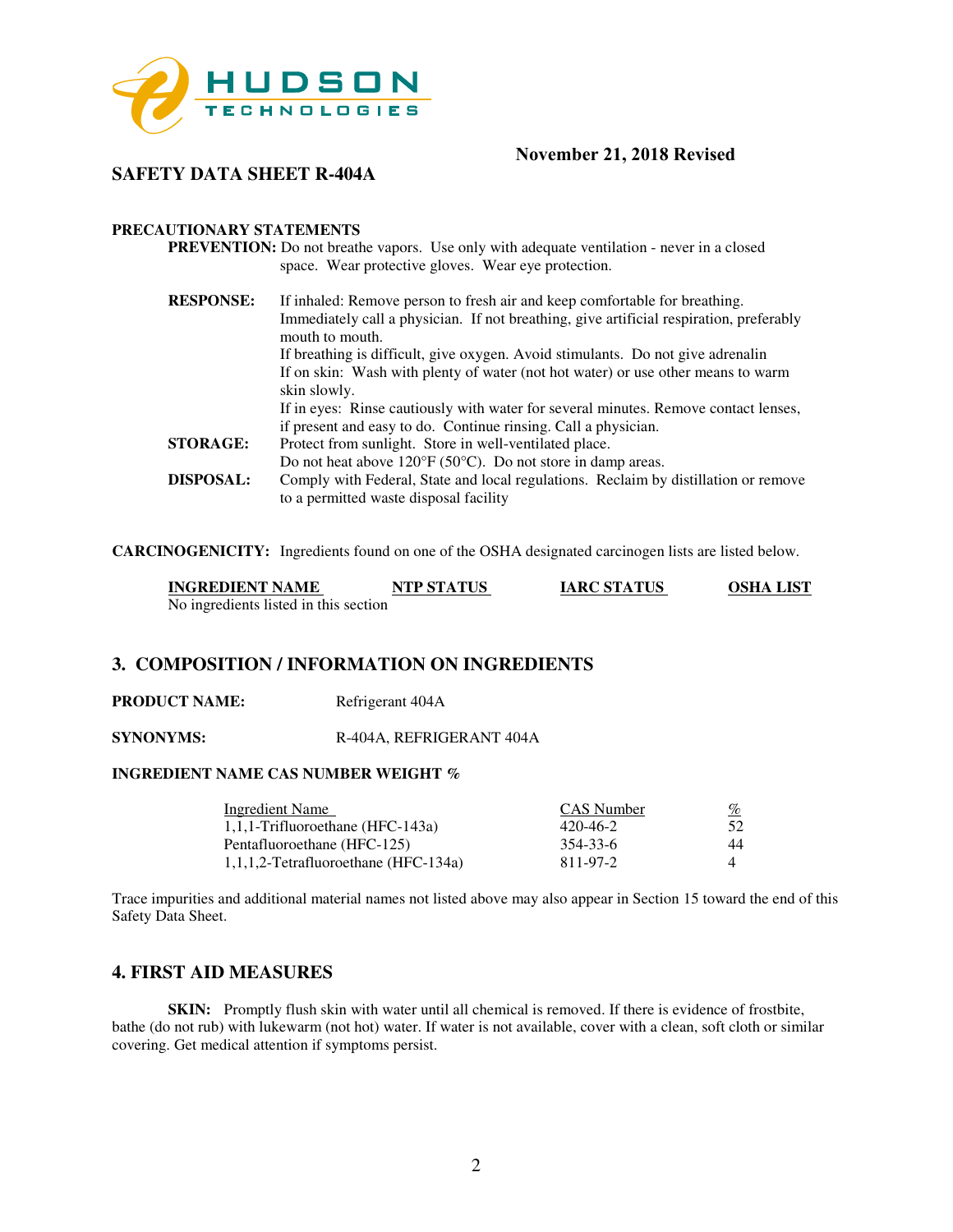

# **SAFETY DATA SHEET R-404A**

**EYES:** Immediately flush eyes with large amounts of water for at least 15 minutes (in case of frostbite water should be lukewarm, not hot) lifting eyelids occasionally to facilitate irrigation. Get medical attention if symptoms persist.

**INHALATION:** Immediately remove to fresh air. If breathing has stopped, give artificial respiration. Use oxygen as required, provided a qualified operator is available. Get medical attention. Do not give epinephrine (adrenaline).

**INGESTION:** Ingestion is unlikely because of the physical properties and is not expected to be hazardous. In case of accidental ingestion, get medical attention. Do not induce vomiting unless instructed to do so by a physician.

**ADVICE TO PHYSICIAN:** Because of the possible disturbances of cardiac rhythm, catecholamine drugs, such as epinephrine, should be used with special caution and only in situations of emergency life support. Treatment of overexposure should be directed at the control of symptoms and the clinical conditions.

## **5. FIRE FIGHTING MEASURES**

#### **FLAMMABLE PROPERTIES**

**FLASH POINT:** No flash point<br> **FLASH POINT METHOD:** Not applicable **FLASH POINT METHOD: AUTOIGNITION TEMPERATURE:** not determined<br> **UPPER FLAME LIMIT (volume % in air):** None\* **UPPER FLAME LIMIT (volume % in air): LOWER FLAME LIMIT (volume % in air):** None\* **FLAME PROPAGATION RATE (solids):** Not applicable **OSHA FLAMMABILITY CLASS:** Not applicable \*Based on ASHRAE Standard 34 with match ignition

#### **EXTINGUISHING MEDIA:**

Use any standard agent – choose the one most appropriate for type of surrounding fire (material itself is not flammable)

#### **UNUSUAL FIRE AND EXPLOSION HAZARDS:**

Cylinders may rupture under fire conditions. Decomposition may occur.

R-404A is not flammable in air at temperatures up to  $100^{\circ}$  C ( $212^{\circ}$  F) at atmospheric pressure. However, this material will become combustible when mixed with air at elevated pressure and/or temperature in the presence of an ignition sources. R-404A can also become combustible in an oxygen enriched environment. Contact with certain reactive metals may result in formation of explosive or exothermic reactions under specific conditions (e.g. very high temperatures and/or appropriate pressures.

#### **SPECIAL FIRE FIGHTING PRECAUTIONS/INSTRUCTIONS**:

In the event of fire, firefighters should wear self-contained, NIOSH-approved breathing apparatus for protection against possible toxic decomposition products. Proper eye and skin protection should be provided. Use water spray to keep fire-exposed cylinders/tanks cool.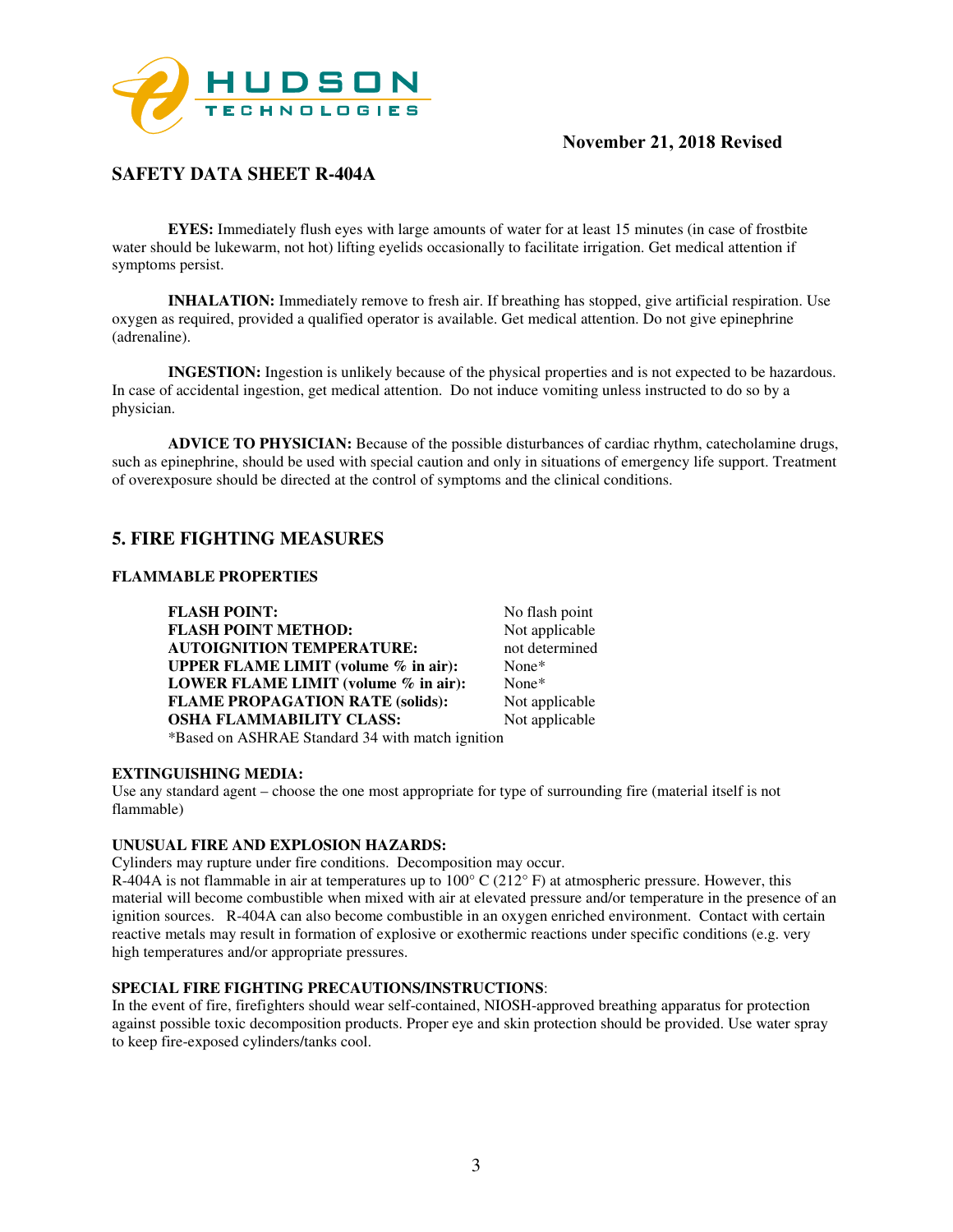

# **SAFETY DATA SHEET R-404A**

# **6. ACCIDENTAL RELEASE MEASURES**

### **IN CASE OF SPILL OR OTHER RELEASE:**

(Always wear recommended personal protective equipment.)

Evacuate unprotected personnel. Protected personnel should remove ignition sources and shut off leak, if without risk, and provide ventilation. Use self-contained breathing apparatus (SCBA) for large spills or releases. Unprotected personnel should not return until air has been tested and determined safe, including low- lying areas.

#### **Spills and releases may have to be reported to Federal and/or local authorities. See Section 15 regarding reporting requirements.**

# **7. HANDLING AND STORAGE**

**NORMAL HANDLING:** Always wear recommended personal protective equipment. Avoid breathing vapors and liquid contact with eyes, skin or clothing. Do not puncture or drop cylinders, expose them to open flame or excessive heat. Use authorized cylinders only. Follow standard safety precautions for handling and use of compressed gas cylinders. R-404A should not be mixed with air above atmospheric pressure for leak testing or any other purpose.

#### **STORAGE RECOMMENDATIONS:**

Store in a cool, well-ventilated area of low fire risk and keep out of direct sunlight. Protect cylinder and its fittings from physical damage. Storage in subsurface locations should be avoided. Close valve tightly after use and when empty. Cylinder temperatures should not exceed 52° C (125° F).

## **8. EXPOSURE CONTROLS / PERSONAL PROTECTION**

**ENGINEERING CONTROLS:** Provide local ventilation at filling zones and areas where leakage is probable. Mechanical (general) ventilation may be adequate for other operating and storage areas.

#### **PERSONAL PROTECTIVE EQUIPMENT**

**SKIN PROTECTION:** Skin contact with refrigerant may cause frostbite. General work clothing and gloves (leather) should provide adequate protection. If prolonged contact with the liquid or gas is anticipated, insulated gloves constructed of PVA, neoprene or butyl rubber should be used. Any contaminated clothing should be promptly removed and washed before reuse.

**EYE PROTECTION:** For normal conditions, wear safety glasses. Where there is reasonable probability of liquid contact, wear chemical safety goggles.

**RESPIRATORY PROTECTION:** None generally required for adequately ventilated work situations. For accidental release or non-ventilated situations, or release into confined space, where the concentration may be above the PEL of 1,000 ppm, use a self-contained, NIOSH- approved breathing apparatus or supplied air respirator. For escape: use the former or a NIOSH-approved gas mask with organic vapor canister.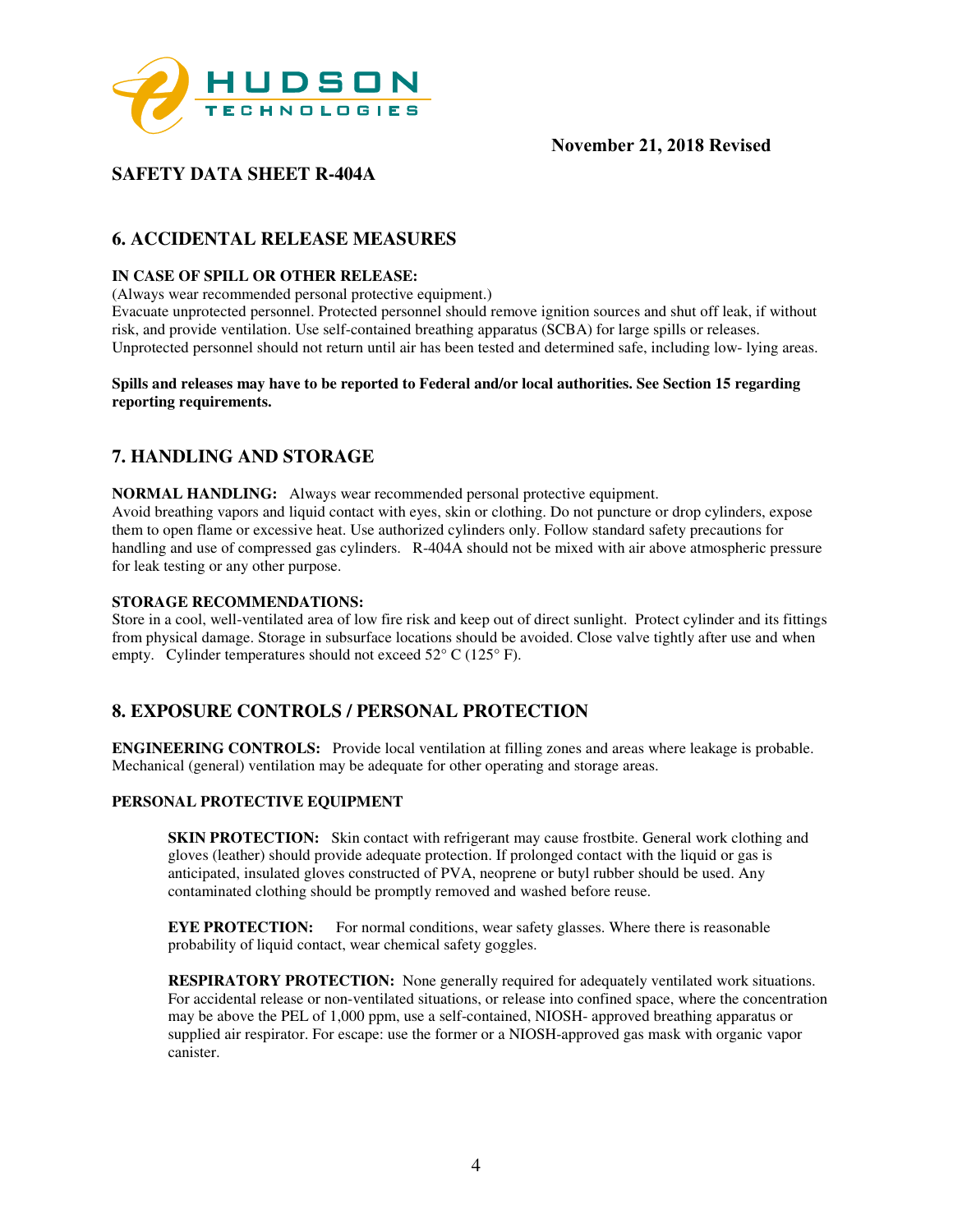

# **SAFETY DATA SHEET R-404A**

**ADDITIONAL RECOMMENDATIONS:** Where contact with liquid is likely, such as in a spill or leak, impervious boots and clothing should be worn. High dose-level warning signs are recommended for areas of principle exposure. Provide eyewash stations and quick-drench shower facilities at convenient locations. For tank cleaning operations, see OSHA regulations, 29 CFR 1910.132 and 29 CFR 1910.133.

## **EXPOSURE GUIDELINES**

| INGREDIENT NAME ACGIH TLV                         |      | <b>OSHA PEL</b> | <b>OTHER LIMIT</b>      |
|---------------------------------------------------|------|-----------------|-------------------------|
| Pentafluoroethane                                 | None | None            | $*1000$ ppm TWA $(8hr)$ |
| 1,1,1-Trifluoroethane                             | None | None            | $*1000$ ppm TWA $(8hr)$ |
| 1,1,1,2-Tetrafluoroethane None                    |      | None            | $*1000$ ppm TWA $(8hr)$ |
| * = Workplace Environmental Exposure Level (AIHA) |      |                 |                         |

## **OTHER EXPOSURE LIMITS FOR POTENTIAL DECOMPOSITION PRODUCTS:**

Hydrogen Fluoride: ACGIH TLV: 3 ppm ceiling

## **9. PHYSICAL AND CHEMICAL PROPERTIES**

| <b>APPEARANCE:</b>                    | Clear, colorless liquid and vapor                  |
|---------------------------------------|----------------------------------------------------|
| <b>PHYSICAL STATE:</b>                | Liquefied gas - gas at ambient temperatures        |
| <b>MOLECULAR WEIGHT:</b>              | 97.6                                               |
| <b>ODOR:</b>                          | Faint ethereal odor                                |
| $SPECIFIC GRAVITY (water = 1.0):$     | 1.05 @ 25 $\rm{^{\circ}C}$ (77 $\rm{^{\circ}F}$ )  |
| SOLUBILITY IN WATER (weight $\%$ ):   | Unknown                                            |
| $pH$ :                                | Neutral                                            |
| <b>BOILING POINT:</b>                 | $-46.7$ °C ( $-52.1$ °F)                           |
| <b>FREEZING POINT:</b>                | Not determined                                     |
| <b>VAPOR PRESSURE:</b>                | 182.1 psia @ 25 <sup>o</sup> C (77 <sup>o</sup> F) |
| <b>VAPOR DENSITY</b> ( $air = 1.0$ ): | 3.43 25 $\rm ^{\circ}C$ (77 $\rm ^{\circ}F$ )      |
| <b>EVAPORATION RATE:</b>              | >1                                                 |
| <b>COMPARED TO:</b>                   | $CC14 = 1$                                         |
| % VOLATILES:                          | 100                                                |
| <b>FLASH POINT:</b>                   | Not applicable                                     |
|                                       |                                                    |

(Flash point method and additional flammability data are found in Section 5.)

## **10. STABILITY AND REACTIVITY**

### **NORMALLY STABLE (CONDITIONS TO AVOID):**

The product is stable.

Do not mix with oxygen or air above atmospheric pressure. Any source of high temperature, such as lighted cigarettes, flames, hot spots or welding may yield toxic and/or corrosive decomposition products.

#### **INCOMPATIBILITIES:**

Under specific conditions: e.g. very high temperatures and/or appropriate pressures – Freshly abraded aluminum surfaces may cause strong exothermic reaction. Chemically active metals: potassium, calcium, powdered aluminum, magnesium and zinc.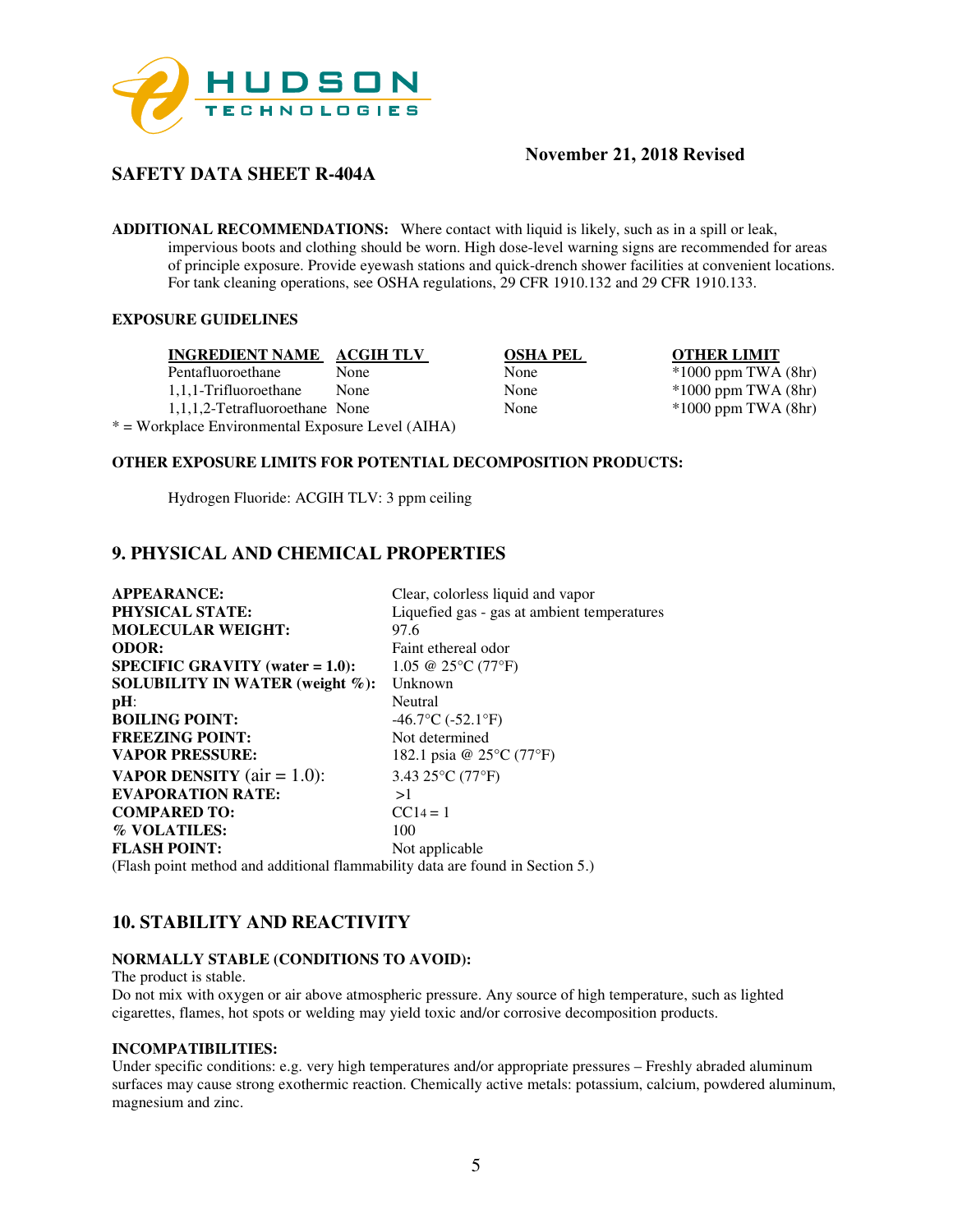

# **SAFETY DATA SHEET R-404A**

#### **HAZARDOUS DECOMPOSITION PRODUCTS:**

Halogens, halogen acids and possibly carbonyl halides. These materials are toxic and irritating.

## **HAZARDOUS POLYMERIZATION:**

Will not occur.

## **11. TOXICOLOGICAL INFORMATION**

#### **IMMEDIATE (ACUTE) EFFECTS:**

HFC-134a: LC50 : 4 hr. (rat) -  $>$  500,000 ppm / Cardiac Sensitization threshold (dog)  $>$  80,000 ppm HFC-143a: LC50 : 4 hr. (rat) - > 540,000 ppm / Cardiac Sensitization threshold (dog) > 250,000 ppm HFC-125: LC50: 4 hr. (rat) - > 800,000 ppm / Cardiac Sensitization threshold (dog) 75,000 ppm

#### **DELAYED (SUBCHRONIC AND CHRONIC) EFFECTS:**

| HFC-134a:   | Teratogenic NOEL(rate and rabbit) $-40,000$ ppm                              |
|-------------|------------------------------------------------------------------------------|
|             | Subchronic inhalation NOEL (rat) - 50,000 ppm / Chronic NOEL $- 10,000$ ppm  |
| $HFC-125$ : | Teratogenic NOEL (rat and rabbit) $-50,000$ ppm                              |
|             | Subchronic inhalation (rat) NOEL - $>50,000$ ppm / Chronic NOEL - 10,000 ppm |
| HFC-143a:   | Teratogenic NOEL (rat and rabbit) $-50,000$ ppm                              |
|             | Subchronic inhalation NOEL (rat) - $> 50,000$ ppm                            |

## **OTHER DATA:**

HFC-125, HFC-134a: Not active in four genetic studies HFC-143a: Not active in two genetic studies Toxicity to reproduction: Did not show mutagenic or teratogenic effects in animal experiments

## **12. ECOLOGICAL INFORMATION**

|  | <b>Aquatic Toxicity:</b> |
|--|--------------------------|
|--|--------------------------|

| <b>HFC</b> 143a | 96-hour LC50. Rainbow trout: >40mg/L  |
|-----------------|---------------------------------------|
| <b>HFC</b> 134a | 48-hour EC50, Daphnia magna: 980 mg/L |
|                 | 96-hour LC50. Rainbow trout: >450mg/L |

**Degradability (BOD):** R-404A is a gas at room temperature; therefore, it is unlikely to remain in water. **Octanol Water Partition Coefficient:** Unknown for mixture

## **13. DISPOSAL CONSIDERATIONS**

**RCRA -** Not a hazardous waste.

#### **OTHER DISPOSAL CONSIDERATIONS:**

Disposal must comply with federal, state, and local disposal or discharge laws. R-404A is subject to U.S. Environmental Protection Agency Clean Air Act Regulations Section 608 in 40 CFR Part 82 regarding refrigerant recycling.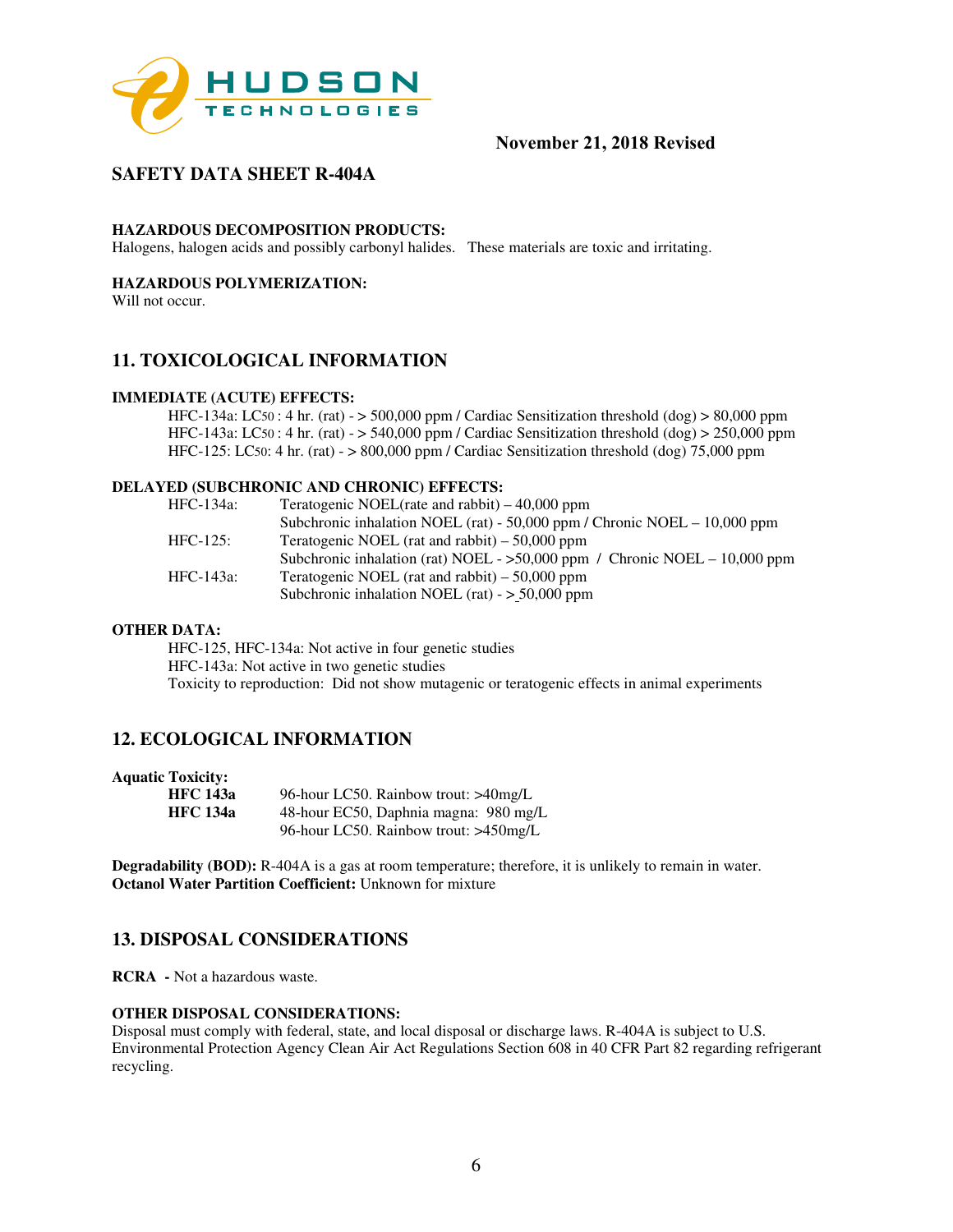

**SAFETY DATA SHEET R-404A** 

**The information offered here is for the product as shipped. Use and/or alterations to the product such as mixing with other materials may significantly change the characteristics of the material and alter the RCRA classification and the proper disposal method.** 

## **14. TRANSPORT INFORMATION**

**US DOT PROPER SHIPPING NAME:** Refrigerant Gas R-404A **US DOT HAZARD CLASS:** 2.2 **US DOT ID NUMBER:** UN3337<br> **PRIMARY LABEL:** Nonflammable gas **PRIMARY LABEL: SHIPPING CONTAINERS:** Tank Cars, cylinders, ton tanks

For additional information on shipping regulations affecting this material, contact the information number found in Section 1.

# **15. REGULATORY INFORMATION**

#### **TOXIC SUBSTANCES CONTROL ACT (TSCA)**

**TSCA INVENTORY STATUS:** Components listed on the TSCA inventory **OTHER TSCA ISSUES:** None

#### **SARA TITLE III / CERCLA**

"Reportable Quantities" (RQs) and/or "Threshold Planning Quantities" (TPQs) exist for the following ingredients.

**INGREDIENT NAME SARA / CERCLA RQ (lb.) SARA EHS TPQ (lb.)** 

No ingredients listed in this section

**Spills or releases resulting in the loss of any ingredient at or above its RQ requires immediate notification to the National Response Center [(800) 424-8802] and to your Local Emergency Planning Committee.** 

**SECTION 311 HAZARD CLASS:** IMMEDIATE PRESSURE

#### **SARA 313 TOXIC CHEMICALS:**

The following ingredients are SARA 313 "Toxic Chemicals". CAS numbers and weight percents are found in Section 3.

#### **INGREDIENT NAME COMMENT**

No ingredients listed in this section

#### **STATE RIGHT-TO-KNOW**

In addition to the ingredients found in Section 3, the following are listed for state right-to-know purposes.

**INGREDIENT NAME WEIGHT % COMMENT** 

No ingredients listed in this section